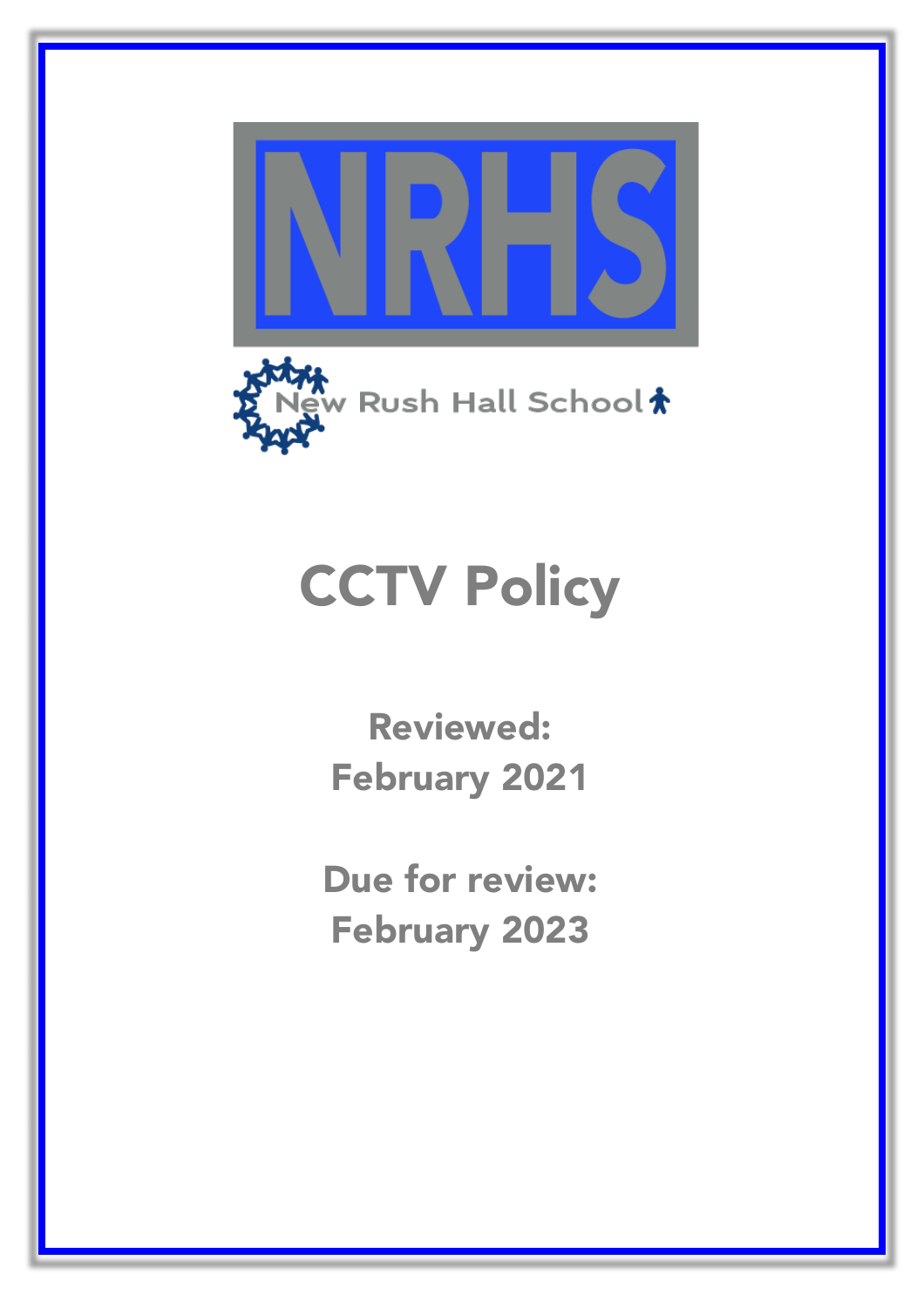### Statement of intent

At New Rush Hall School (NRHS), we take our responsibility towards the safety of staff, visitors and pupils very seriously. To that end, we use surveillance cameras to monitor any instances of aggression or physical damage to our school and its members.

The purpose of this policy is to manage and regulate the use of the surveillance and CCTV systems at the school and ensure that:

- We comply with data protection legislation, including the Data Protection Act 2018 and the General Data Protection Regulation (GDPR).
- The images that are captured are useable for the purposes we require them for.
- We reassure those persons whose images are being captured, that the images are being handled in accordance with data protection legislation.

This policy covers the use of surveillance and CCTV systems which capture moving and still images of people who could be identified, as well as information relating to individuals for any of the following purposes:

- Taking action to prevent a crime.
- Using images of individuals to detect crime.

#### 1. Legal framework

This policy has due regard to legislation and statutory guidance, including, but not limited to the following:

- The Regulation of Investigatory Powers Act 2000.
- The Protection of Freedoms Act 2012.
- The General Data Protection Regulation (GDPR).
- The Data Protection Act 2018.
- The Freedom of Information Act 2000.
- The Education (Pupil Information) (England) Regulations 2005 (as amended in 2016).
- The Freedom of Information and Data Protection (Appropriate Limit and Fees) Regulations 2004.
- The School Standards and Framework Act 1998.
- The Children Act 2004.
- The Equality Act 2010.

This policy has been created with regard to the following statutory and non- statutory guidance:

- Home Office (2013) 'The Surveillance Camera Code of Practice'.
- Information Commissioner's Office (ICO) (2017) 'Overview of the General Data Protection Regulation (GDPR)'.
- ICO (2017) 'Preparing for the General Data Protection Regulation (GDPR) 12 steps to take now'.
- ICO (2017) 'In the picture: A data protection code of practice for surveillance cameras and personal information'.

This policy operates in conjunction with the following school policies:

- Freedom of Information Policy.
- GDPR Data Protection Policy.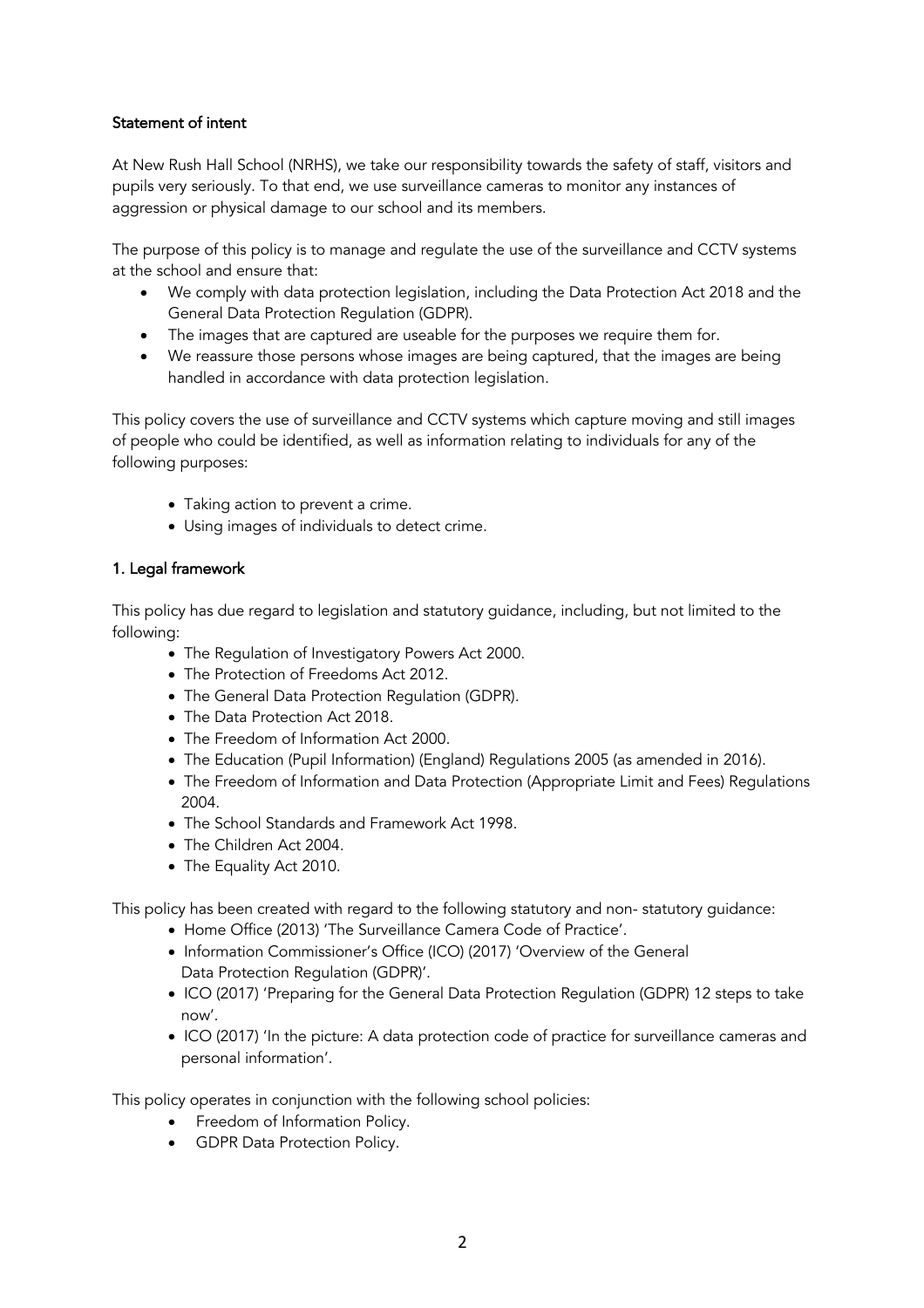## 2. Definitions

For the purpose of this policy a set of definitions will be outlined, in accordance with the surveillance code of conduct:

- Surveillance –For the purpose of this policy only video footage will be applicable. Surveillance refers to the equipment and associated systems and governance. No surveillance of individuals will be conducted.
- Overt surveillance any use of surveillance for which authority does not fall under the Regulation of Investigatory Powers Act 2000.
- Covert surveillance any use of surveillance, which is intentionally not shared with the subjects it is recording. Subjects will not be informed of such surveillance. NRHS will not under any circumstances employ covert surveillance practices.

Any overt surveillance footage will be clearly signposted around the school.

## 3. Roles and responsibilities

The role of the Headteacher, Senior Information Risk Owner (SIRO) includes:

- Dealing with freedom of information requests and subject access requests (SAR) in line with legislation, including the Freedom of Information Act 2000.
- Ensuring that all data controllers at the school handle and process surveillance and CCTV footage in accordance with data protection legislation.
- Ensuring that surveillance and CCTV footage is obtained in line with legal requirements.
- Ensuring consent is clear, positive and unambiguous. Pre-ticked boxes and answers inferred from silence are non-compliant with the GDPR.
- Ensuring that surveillance and CCTV footage is destroyed in line with legal requirements when it falls outside of its retention period.
- Keeping comprehensive and accurate records of all data processing activities, including surveillance and CCTV footage, detailing the purpose of the activity and making these records public upon request.
- Informing data subjects of how their data captured in surveillance and CCTV footage will be used by the school, their rights for the data to be destroyed and the measures implemented by the school to protect individuals' personal information.
- Preparing reports and management information on the school's level of risk related to data protection and processing performance.
- Reporting to the highest management level of the school, e.g. the Governing Board.
- Abiding by confidentiality requirements in relation to the duties undertaken while in the role. Monitoring the performance of the school's privacy impact assessment (PIA), and under the GDPR the data protection impact assessment (DPIA), and providing advice where requested.
- Presenting reports regarding data processing at the school to senior leaders and the Governing Board.
- NRHS is the data controller. The Governing board therefore has overall responsibility for ensuring that records are maintained, including security and access arrangements in accordance with regulations.
- The role of the Federation Business Manager (data controller) includes: Processing surveillance and CCTV footage legally and fairly.
- Collecting surveillance and CCTV footage for legitimate reasons and ensuring that it is used accordingly.
- Collecting surveillance and CCTV footage that is relevant, adequate and not excessive in relation to the reason for its collection.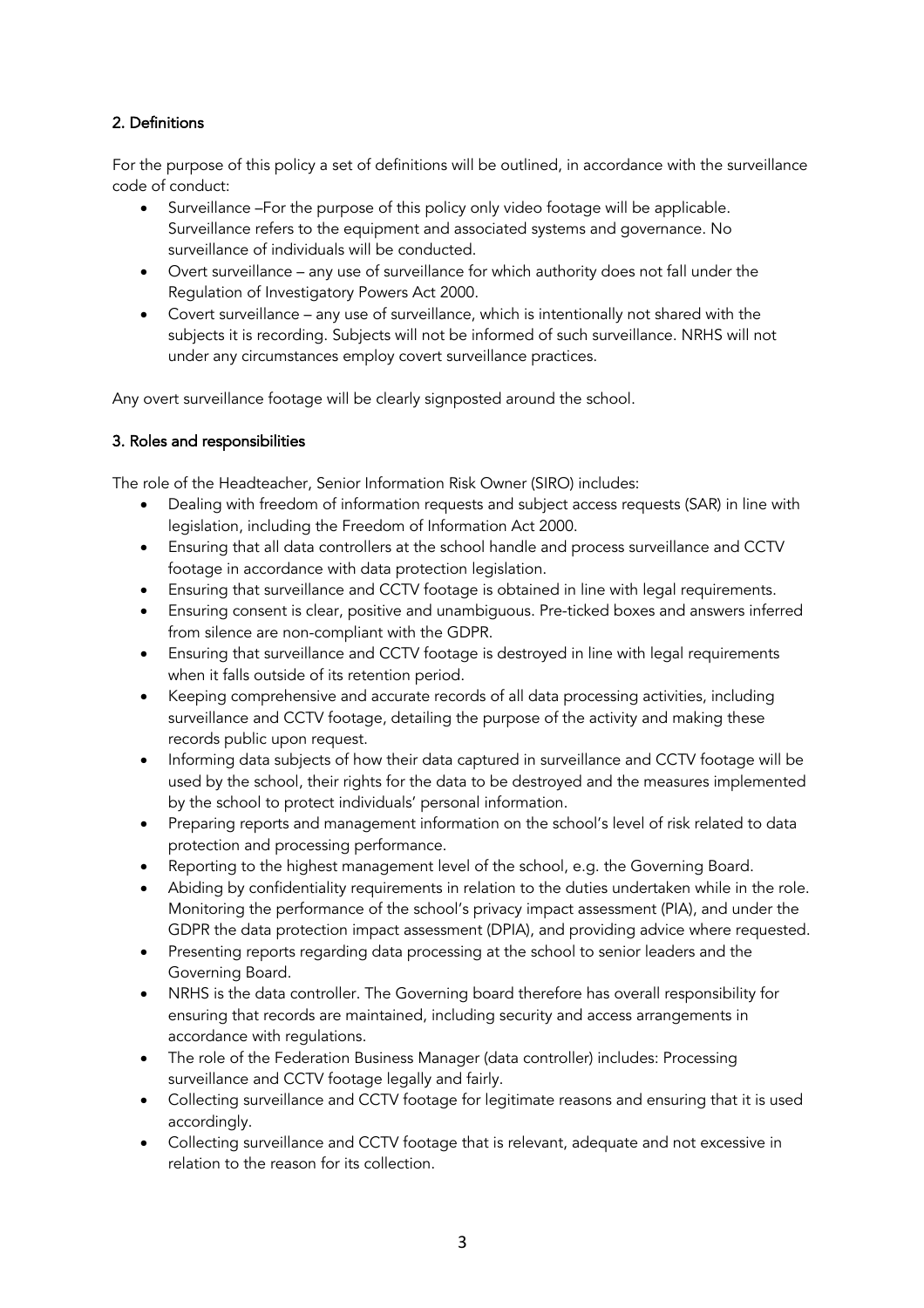Ensuring that any surveillance and CCTV footage identifying an individual is not kept for longer than is necessary.

• Protecting footage containing personal data against accidental, unlawful destruction, alteration and disclosure – especially when processing over networks.

## 4. Purpose and justification

The school will only use surveillance cameras for the safety and security of the school, its staff, pupils and visitors and for the prevention and detection of crime.

Surveillance will be used as a deterrent for violent behaviour and damage to the school.

Surveillance will be used as a method to investigate incidents and allegations.

### 5. The data protection principles

Data collected from surveillance and CCTV will be:

- Processed lawfully, fairly and in a transparent manner in relation to individuals.
- Collected for specified, explicit and legitimate purposes and not further processed in a manner that is incompatible with those purposes; further processing for archiving purposes in the public interest, scientific or historical research purposes or statistical purposes shall not be considered to be incompatible with the initial purposes.
- Adequate, relevant and limited to what is necessary in relation to the purposes for which they are processed.
- Accurate and, where necessary, kept up-to-date; every reasonable step will be taken to ensure that personal data that are inaccurate, having regard to the purposes for which they are processed, are erased or rectified without delay.
- Kept in a form which permits identification of data subjects for no longer than is necessary for the purposes for which the personal data are processed; personal data may be stored for longer periods, insofar as the personal data will be processed solely for archiving purposes in the public interest, scientific or historical research purposes or statistical purposes, subject to implementation of the appropriate technical and organisational measures required by the GDPR in order to safeguard the rights and freedoms of individuals.
- Processed in a manner that ensures appropriate security of the personal data, including protection against unauthorised or unlawful processing and against accidental loss, destruction or damage, using appropriate technical or organisational measures.

### 6. Objectives

The surveillance system will be used to:

- Maintain a safe environment.
- Ensure the welfare of pupils, staff and visitors.
- Deter criminal acts against persons and property.
- Assist the Police in identifying persons who have committed an offence.

### 7. Protocols

- The surveillance system will be registered with the ICO in line with data protection legislation.
- The surveillance system is a closed digital system which does not record audio.
- Warning signs have been placed throughout the premises where the surveillance system is active, as mandated by the ICO's Code of Practice.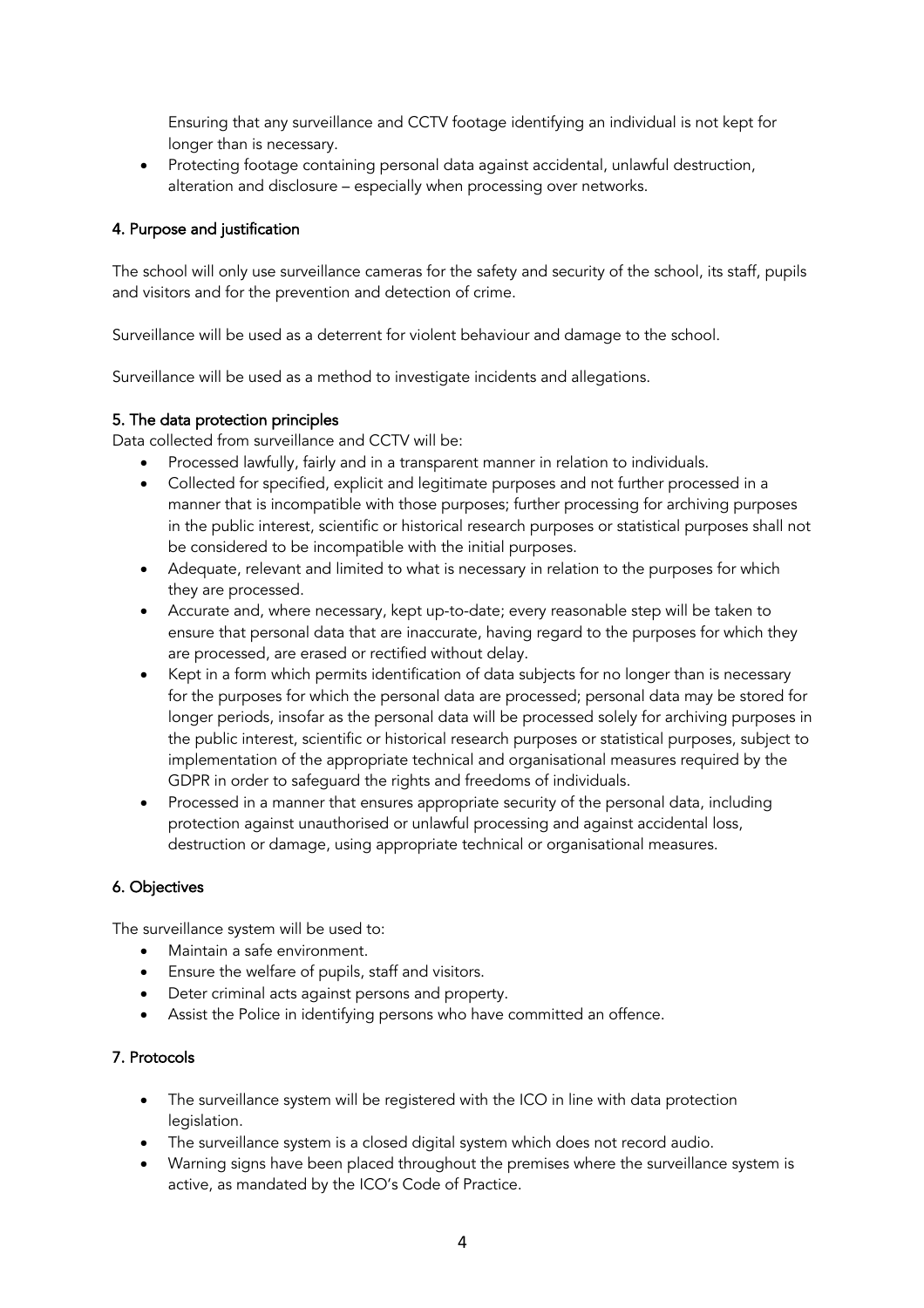- The surveillance system has been designed for maximum effectiveness and efficiency; however, the school cannot guarantee that every incident will be detected or covered and blind spots may exist.
- The surveillance system will not be trained on individuals unless an immediate response to an incident is required.
- The surveillance system will not be trained on private vehicles or property outside the perimeter of the school.

### 8. Security

Access to the surveillance system, software and data will be strictly limited to authorised operators and will be password protected.

The school's authorised CCTV system operators are:

- Sam Walters Headteacher
- Jo Blake, Deputy Headteacher
- Emma Murphy, Deputy Headteacher
- Ros Dennison, Federation Business Manager

The main control facility is kept secure and locked when not in use.

Surveillance and CCTV systems will be tested for security flaws annually to ensure that they are being properly maintained at all times.

The Headteacher will decide when to record footage, e.g. a continuous loop will be recorded at each location

Any unnecessary footage captured will be securely deleted from the school system. Any cameras that present faults will be repaired immediately as to avoid any risk of a data breach.

The CCTV system can be accessed on the personal computers of the Facilities Manager, SBM and IT Support team

### 9. Privacy by design

An Impact Assessment will be undertaken prior to the installation of any additional surveillance and CCTV system equipment.

If the Impact Assessment reveals any potential security risks or other data protection issues, the school will ensure they have provisions in place to overcome these issues.

The school will ensure that the installation of the surveillance and CCTV systems will always justify its means.

If the use of a surveillance and CCTV system is too privacy intrusive, the school will seek alternative provision.

### 10. Code of practice

The school understands that recording images of identifiable individuals constitutes as processing personal information, so it is done in line with data protection principles.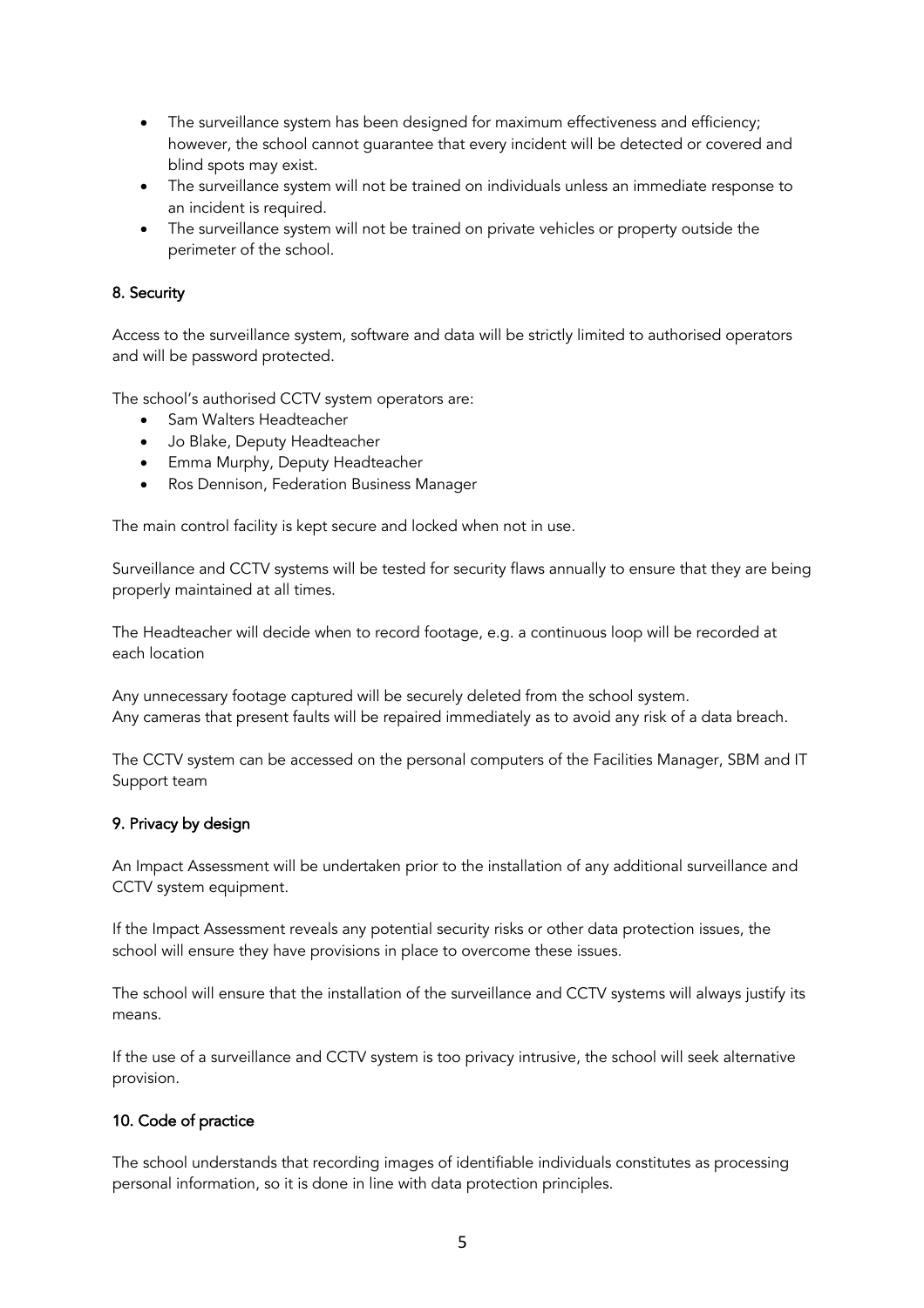The school notifies all pupils, staff and visitors of the purpose for collecting surveillance data via signs in the school grounds where cameras are based.

CCTV cameras are only placed where they do not intrude on anyone's privacy and are necessary to fulfil their purpose.

All surveillance footage will be kept for one month for security purposes; the Headteacher and the Data Controller are responsible for keeping the records secure and allowing access.

The school has a surveillance system for the purpose of the prevention and detection of crime and the promotion of the health, safety and welfare of staff, pupils and visitors.

The surveillance and CCTV system is owned by the school and images from the system are strictly controlled and monitored by authorised personnel only.

The school will ensure that the surveillance and CCTV system is used to create a safer environment for staff, pupils and visitors to the school, and to ensure that its operation is consistent with the obligations outlined in data protection legislation.

The surveillance and CCTV system will:

- Be designed to take into account its effect on individuals and their privacy and personal data.
- Be transparent and include a contact point, the DPO, through which people can access information and submit complaints.
- Have clear responsibility and accountability procedures for images and information collected, held and used.
- Have defined policies and procedures in place which are communicated throughout the school.
- Only keep images and information for as long as required.
- Restrict access to retained images and information with clear rules on who can gain access.
- Consider all operational, technical and competency standards, relevant to the surveillance and CCTV system and its purpose, and work to meet and maintain those standards in accordance with the law.
- Be subject to stringent security measures to safeguard against unauthorised access.
- Be regularly reviewed and audited to ensure that policies and standards are maintained.
- Only be used for the purposes for which it is intended, including supporting public safety, the protection of pupils, staff and volunteers, and law enforcement.
- Be accurate and well maintained to ensure information is up-to-date.

#### 11. Access

Under the GDPR, individuals have the right to obtain confirmation that their personal information is being processed.

All disks containing images belong to, and remain the property of, the school.

Individuals have the right to submit an SAR to gain access to their personal data in order to verify the lawfulness of the processing.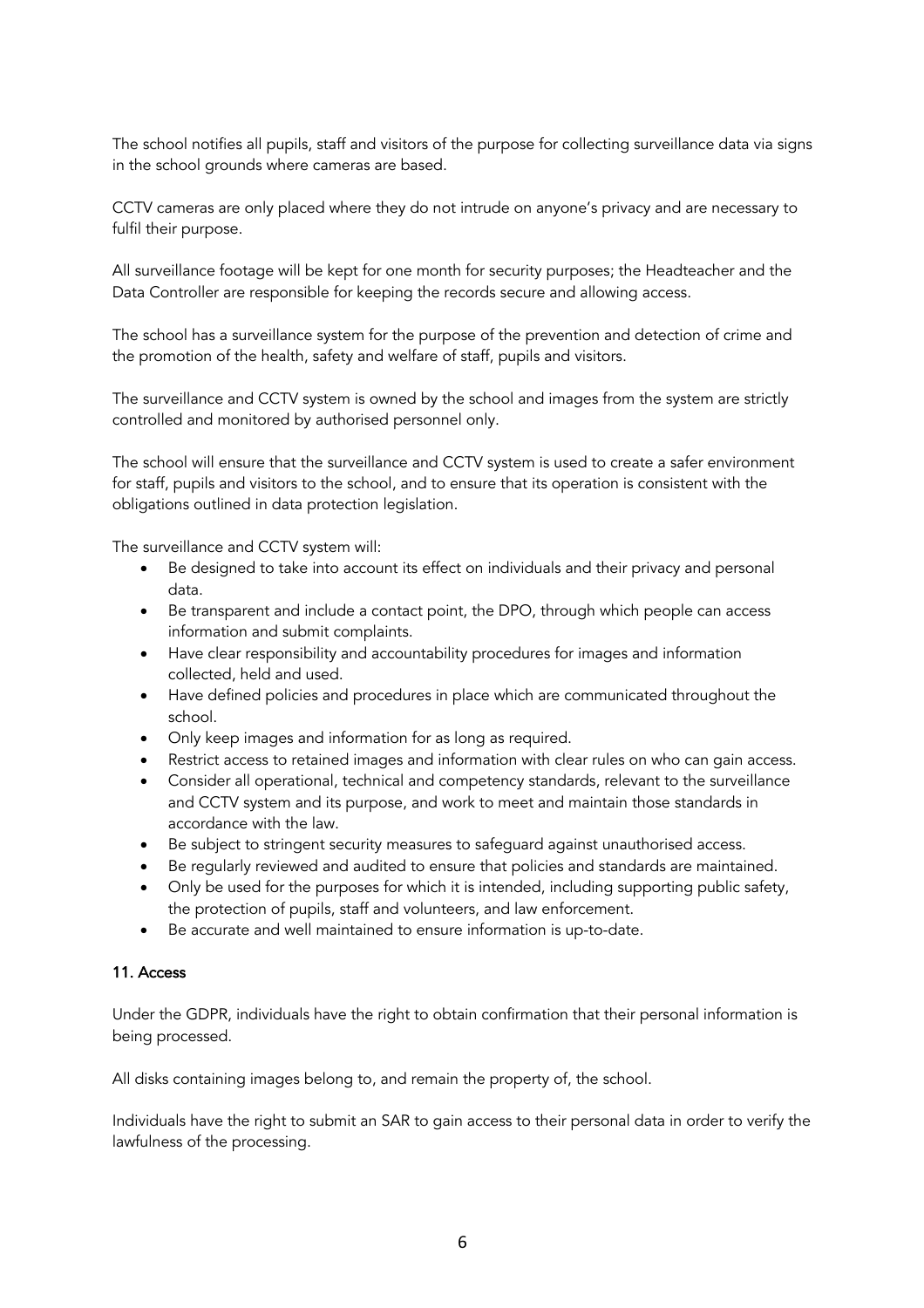The school will verify the identity of the person making the request before any information is supplied.

A copy of the information will be supplied to the individual free of charge; however, the school may impose a 'reasonable fee' to comply with requests for further copies of the same information.

Where an SAR has been made electronically, the information will be provided in a commonly used electronic format.

Requests by persons outside the school for viewing or copying disks, or obtaining digital recordings, will be assessed by the Headteacher, who will consult the DPO, on a case-by-case basis with close regard to data protection and freedom of information legislation.

Where a request is manifestly unfounded, excessive or repetitive, a reasonable fee will be charged.

All fees will be based on the administrative cost of providing the information.

All requests will be responded to without delay and at the latest, within one month of receipt.

In the event of numerous or complex requests, the period of compliance will be extended by a further two months. The individual will be informed of this extension, and will receive an explanation of why the extension is necessary, within one month of the receipt of the request.

Where a request is manifestly unfounded or excessive, the school holds the right to refuse to respond to the request. The individual will be informed of this decision and the reasoning behind it, as well as their right to complain to the ICO and to a judicial remedy, within one month of the refusal.

In the event that a large quantity of information is being processed about an individual, the school will ask the individual to specify the information the request is in relation to.

It is important that access to, and disclosure of, the images recorded by surveillance and CCTV footage is restricted and carefully controlled, not only to ensure that the rights of individuals are preserved, but also to ensure that the chain of evidence remains intact, should the images be required for evidential purposes.

Releasing the recorded images to third parties will be permitted only in the following limited and prescribed circumstances, and to the extent required or permitted by law:

- The Police where the images recorded would assist in a specific criminal inquiry
- Prosecution agencies such as the Crown Prosecution Service (CPS)
- Relevant legal representatives such as Lawyers and Barristers
- Persons who have been recorded and whose images have been retained where disclosure is required by virtue of data protection legislation and the Freedom of Information Act 2000

Requests for access or disclosure will be recorded and the Headteacher will make the final decision as to whether recorded images may be released to persons other than the Police.

#### 12. Monitoring and review

This policy will be monitored and reviewed on a biennial basis, or in light of any changes to relevant legislation by the DPO and the Headteacher.